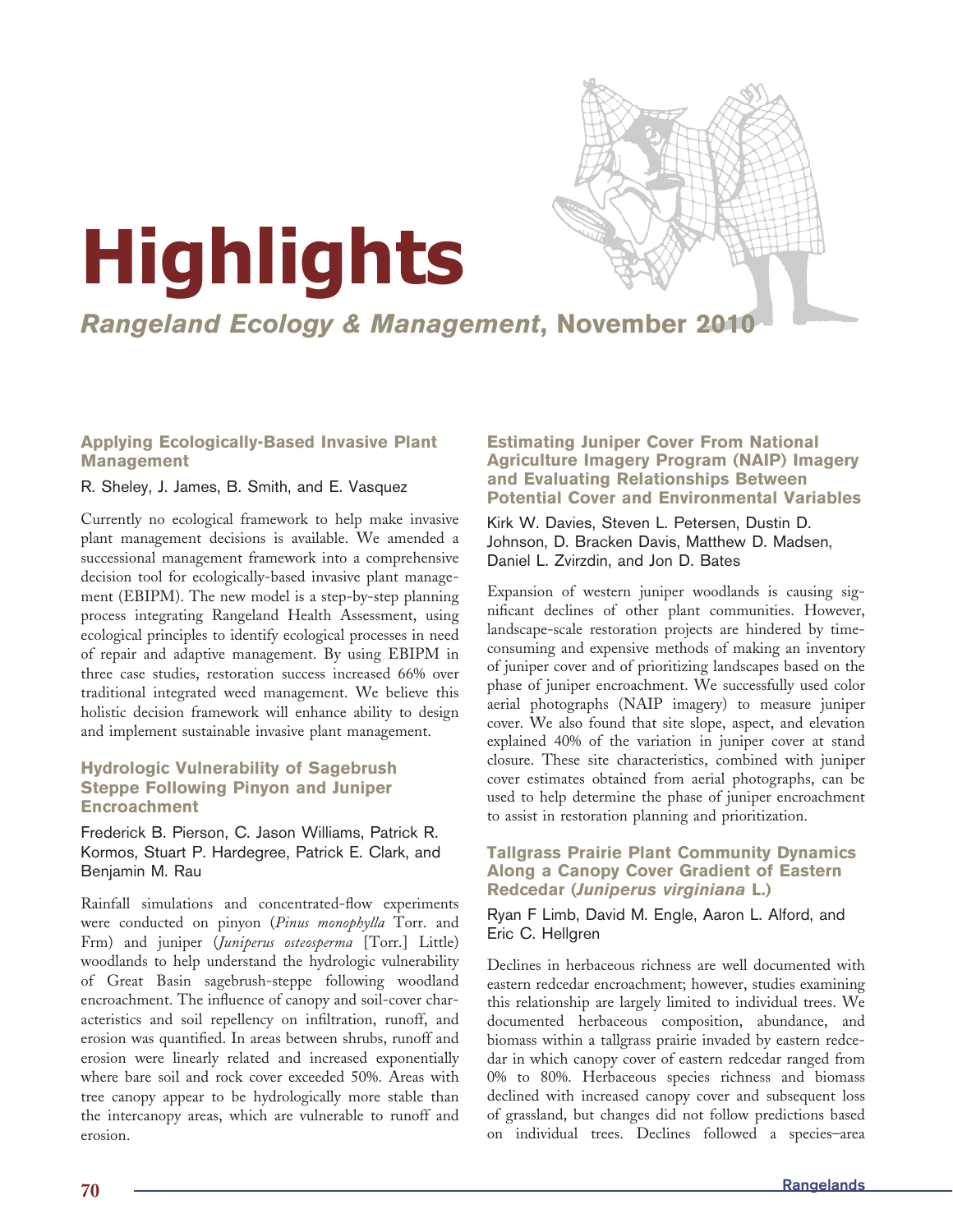relationship and were without abrupt change typical of ecological thresholds. This suggests that prairie with eastern redcedar encroachment has high restoration potential.

# **Perceptions of Landowners Concerning Conservation, Grazing, Fire, and Eastern Redcedar Management in Tallgrass Prairie**

Lois Wright Morton, Elise Regen, David M. Engle, James R. Miller, and Ryan N. Harr

Private landowners with agricultural and recreational use goals have been slow to adopt prescribed burning and grazing management practices to control invasive species and encroachment of woody plants. A mail survey of all landowners in the Grand River Grasslands of southern Iowa and northern Missouri revealed that 68% viewed grazing as a legitimate land management tool and that 50% thought fire was a legitimate tool. The survey explores why management decisions vary based on which land use, agriculture or recreation, landowners view as more important. We conclude that effective intervention should consider landowner goals as part of the educational and promotion process.

#### **Supplements Containing Escape Protein Improve Redberry Juniper Intake by Goats**

Chad H. George, Cody B. Scott, Travis R. Whitney, Corey J. Owens, Brian J. May, and Richard Brantley

Goats receiving protein supplements consume more redberry juniper (*Juniperus pinchotii* Sudw.), but it is unknown whether the source of protein affects juniper intake. This study compared juniper intake by goats receiving protein supplements with low, moderate, or high amounts of amino acids that escape digestion in the rumen. Goats supplemented with cottonseed meal and distiller's dried grain (high escape value) ate more juniper than goats only receiving alfalfa, possibly due to increased escape of glucogenic amino acids. Supplementation with feeds high in protein escape values should increase juniper intake by goats on rangelands.

#### **Effects of Long-Term Livestock Grazing on Fuel Characteristics in Rangelands: An Example From the Sagebrush Steppe**

Kirk W. Davies, Jonathan D. Bates, Tony J. Svejcar, and Chad S. Boyd

Knowing the long-term impacts of livestock grazing on fuel characteristics is important because fuel characteristics are a primary factor determining the risk and severity of wildfires. This study compared the impact of long-term, moderate grazing to livestock exclusion (since 1936) on fuels in sagebrush-steppe plant communities. Moderate grazing decreased fuel accumulation, continuity, and height, which would reduce the risk and severity of wildfires on such rangelands. This suggests that moderate livestock grazing may be critical to protecting sagebrush obligate wildlife habitat by decreasing the risk of catastrophic wildfires.

#### **Pyric-Herbivory to Promote Rangeland Heterogeneity: Evidence From Small Mammal Communities**

#### Samuel D. Fuhlendorf, Darrell E. Townsend II, R. Dwayne Elmore, and David M. Engle

Patchy interactions of fire and grazing can be used to create heterogeneity in grassland ecosystems to influence biodiversity. Discrete patches of fire and grazing promoted a shifting vegetation mosaic across the landscape that created unique habitats for diverse small mammal species. Managing for heterogeneity through transient focal patches could be a new central paradigm for conservation of rangeland ecosystems that can enhance biological diversity and can maintain livestock production at broad scales.

#### **Restoring Tallgrass Prairie and Grassland Bird Populations in Tall Fescue Pastures With Winter Grazing**

#### Tracey N. Johnson and Brett K. Sandercock

Tall fescue is a widespread, introduced grass that is harmful to livestock and wildlife. We investigated whether elimination of fertilization combined with winter-only livestock grazing could decrease tall fescue and restore native warmseason grasses and grassland bird populations in Kansas pastures. Tall fescue was not eliminated, but native grasses and several species of grassland birds were more abundant in winter-grazed pastures compared to traditionally managed pastures. Winter-grazing could be most beneficial during initial stages of restoration. It should be used in conjunction with elimination of fertilization and other restoration methods for an integrated approach to reduce tall fescue.

#### **Replication of a 1970s Study on Domestic Sheep Losses to Predators on Utah's Summer Rangelands**

#### Brian C. Palmer, Michel R. Conover, and S. Nicole Frey

We repeated a sheep depredation study conducted from 1972 through 1975 on Cedar Mountain, Utah, to determine how predation rates have changed in the last three decades. Total lamb losses decreased from the 1970s (9.5%) to present (5.8%). Predators were responsible for 87% of all verified lamb losses during our study versus 83% during the 1970s. Coyote predation has decreased, while cougar and black bear predation has increased from the 1970s to present. California condors (*Gymnogyps californianus* Shaw) have begun to scavenge lamb carcasses since the 1970s. Changing predator populations have complicated the task of protecting lambs.